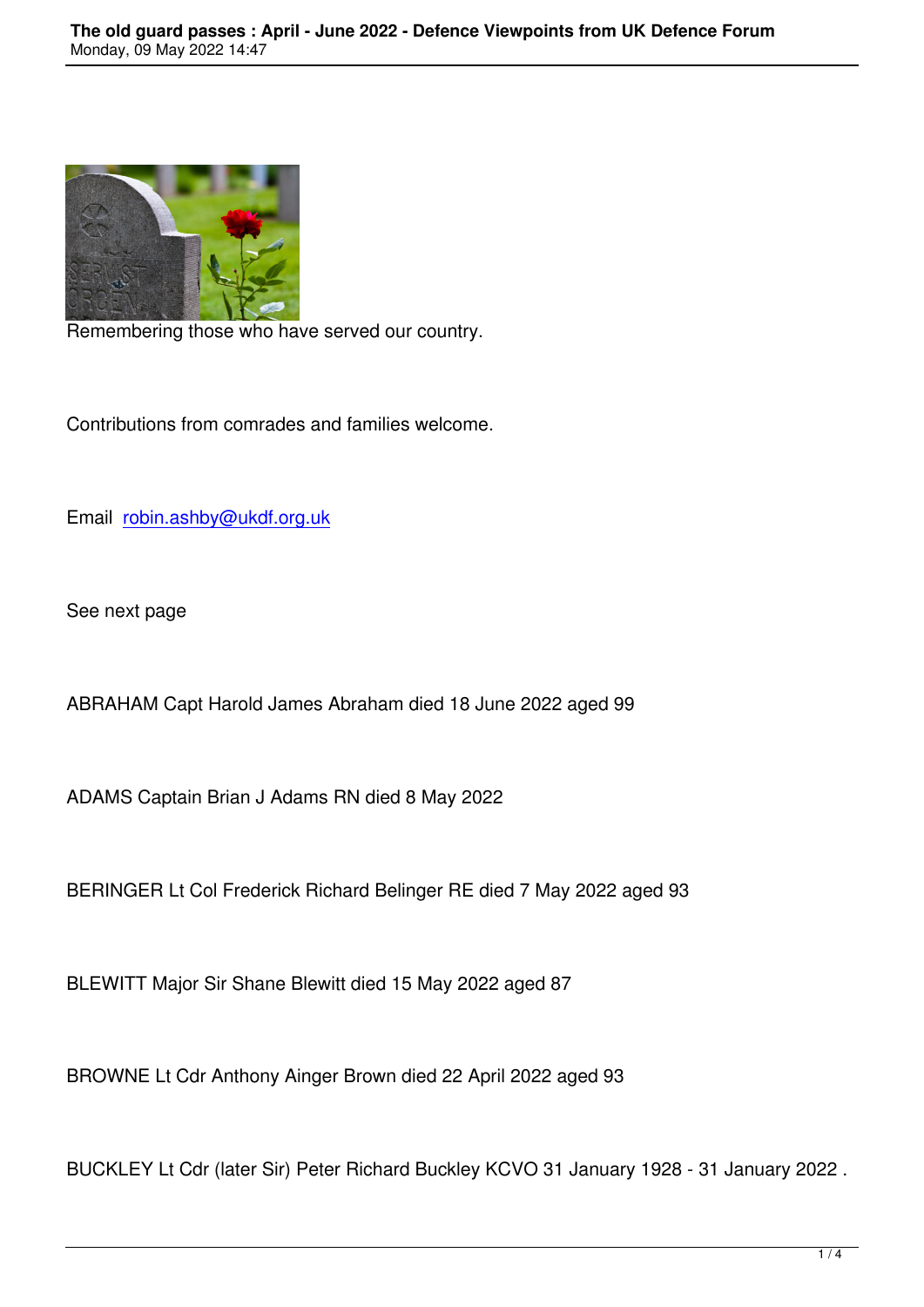Peacetime naval officer later Private Secretary to Duke of KentÂÂ

CARR Stuar Michael "Lofty" Carr 29 October 1920 - 5 April 2022 Staffordshire Yeomanry. Palestine, Trans-Jordan. "First navigator" for Long Rage Desert Group. Captured, PoWSicily and Poland Escaped to American lines

CHAPPLE Field Marshall Sir John Lyon Chapple GCB. CBE 27 May 1931 - 25 March 2022 National Service Royal Artillery. Permament commission 2nd King Edward V!!'s Own Goorkhas. Malaya emergency. Borneo Indonesian confrontation. Singapore, Hong Kong i/c 1st/2nd Gurkha Rifles i/c 48 Gurkha Infantry Brigade Hong Kong. Cdr British Forces Hong Kong as Major-General. C in C UK Land Forces. CGS

CLARK (Later Lady) Andolyn Marjorie Beynon Clark (nee Lewis) SOE (FANY) wireless operator Algiers, Italy (comms base Monopoli)

CLODE Captain Walter Clode 27 March 1929 - 15 March 2022 10th Hussars. Germany. Korea Battle of Maryang Sun

COBBOLD Rear Admiral Richard Francis Cobbold CB 25 June 1942 - 24 April 2022ÂÂ Fleet Air Arm (observer) c/o HMS Mohawk HMS Brazen HMS Briliant Captain 2nd frigate sqnÂÂ ACDS

COXELL Flt Lt Dougla John Coxell 12 August 1921 - 10 March 2022 D-Day (2 sorties 297 Sqn) Op Market Garden, Op Varisty, supply drops Norwegian resistance, delivered troops from 1st Airborne to take a surrender at Oslo. Rejoined RAF for Korean War (training pilot) Flight instructor Royal Malaysian Air Force CRESWELL Brig David Hector Crag Creswell Royal Artillery died 22 March 2022

CRIPPS Cdr Noald Edwin Cripps died 5 June 2022 aged 94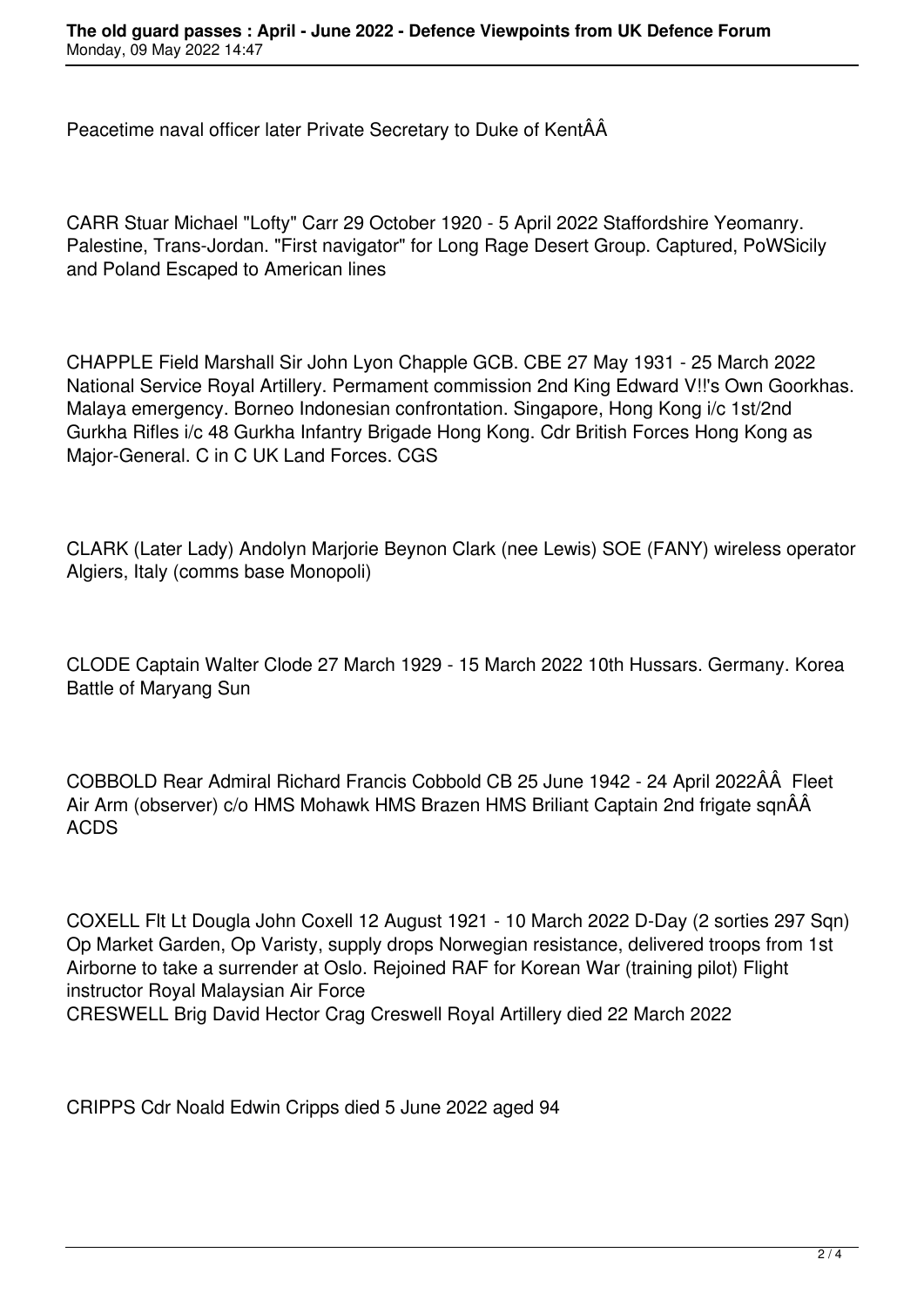CROOKE Lt Col Ian Warren Thomson Crooke DSO 13 March 1942 - 17 May 2022 1 KOSB Aden Borneo, BAOR, SAS Northern Ireland (MiD twice) Iranian Embassy siege, Gambia (hostage rescue - DSO) 2ic 22 SAS Falklands c/o 23 SAS

DEVERILL Wing Cdr John Ponzo Deverill 24 February 1922 -14 June 2022Â 221 Sqn Coastal Command Wellingtons 2 operational tours N Atlantic, Egypt, Italy, Greece 216 Sqn Egypt Dakotas Changi air drops Asst Air Attache Moscow Aden senior intelligence officer EFFINGHAM Cdr David Mowbray Algernon Howard (Earl of Effingham) died 26 February 2022 signal officer (intelligence gathering) i/c HMS Greatford, i/c HMS Wasperton, HMS Intrepid, HMS Ajax. Washington Embassy

FLEMING GREEN Major George Edwyn Fleming Royal Engineers died 15 March 2022 aged 82 FORSTER Air Cdre Ian H Forster OBE died 8 April 2022 aged 88

FOXALL Eric John Foxall MBE died June 2022 aged 91. Duke of Lancaster's Regiment

JACKSON Col Matthew Charles Frase Jackson RE died 11 May 2022 aged 58 JENKINS Col Alan Middleton Jenkins MC 7th Gurkha Rifles 14 June 1927 - 14 March 2022 aged 94 India, Burma, Malaya, Borneo (MC) Hong Kong, Porton Down

LEVY Corporal Bernard Maurice Levy 17 January 1926 - 29 May 2022 RASC France, Belgium, Bergen-Belsen and Luneburg war crimes trials

LONSDALE-COOPER Leslie Lonsdale-Cooper 17 January 1924-12 December 2021 US Army office London, PA to US chief of military justice, collated evidence for Nuremberg trials. Later co-adaptor Tintin books

MALLOCK Col Ross Mallock AFC Army Air Corps died 27 April 2022 aged 81

MASON Major Peter Arnold Mason died 13 May 2022 aged 92